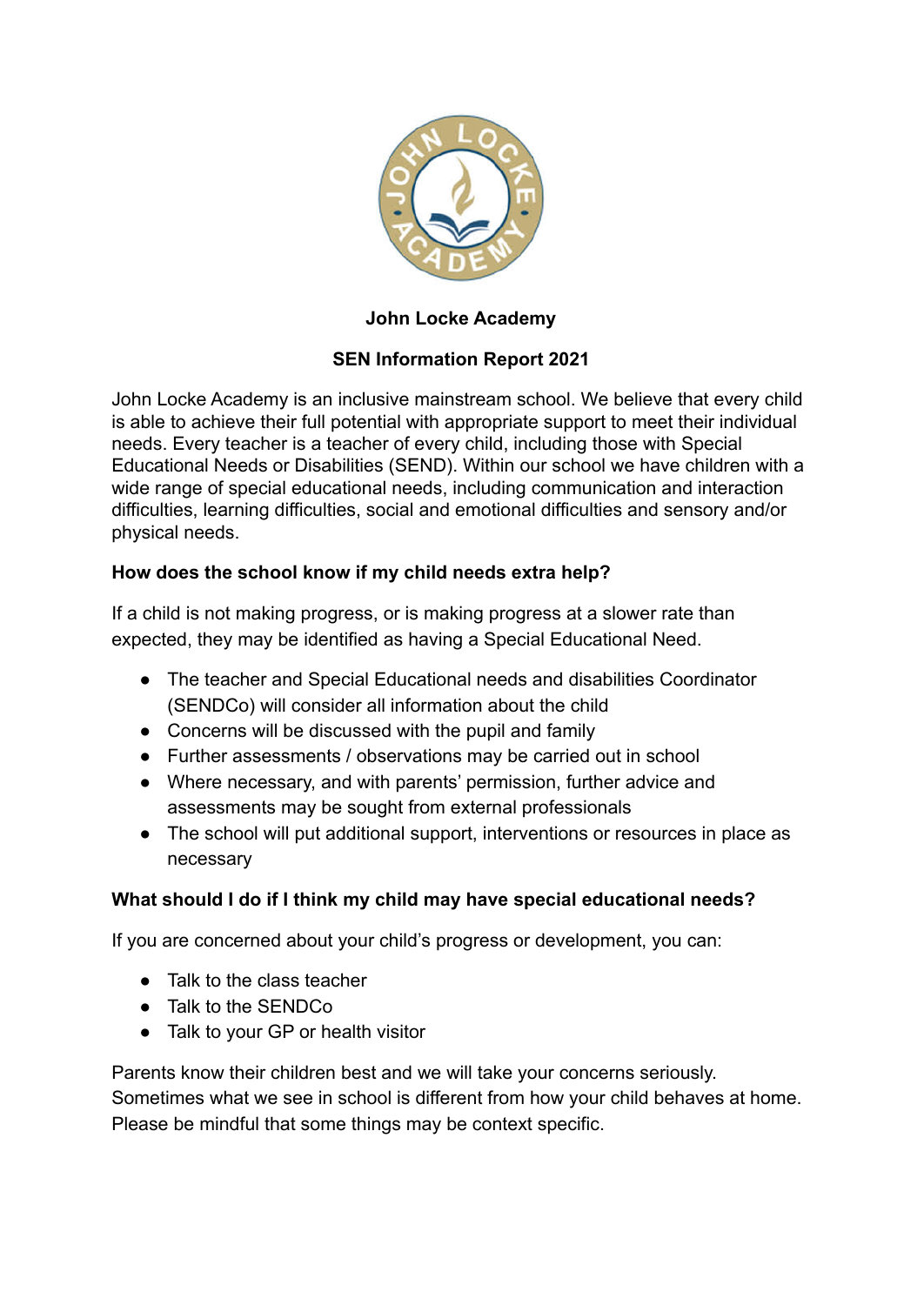If your child has already been identified as having SEND, it is your responsibility to let the school know so that the provision may be put in place.

### **How will the staff support my child?**

The class teacher is responsible for the progress of all children in the class. At times, additional support staff support the progress of pupils with SEN needs in addition to the teacher.

Support is provided in a number of different ways depending on the needs of the child. It might include:

- Differentiated resources or equipment to help children learn
- Additional support in lessons or at lunch and break times
- Extra support to help children access lessons, such as pre-teaching subject vocabulary
- Smaller groups or individual teaching for some areas
- Additional interventions to help with reading, writing, maths, motor skills or social skills
- Extra emotional support or help with behaviour
- A bespoke workstation
- Before or after school clubs to help support learning

# **How will we know how my child is doing and how will you help me to support my child's learning?**

The progress of all pupils is reviewed at least half termly, so that we can check they are making good progress and see if there is anything else we need to do. The class teacher or SENCo is always happy to talk to you about how your child is doing and what you can do to help. If a child has very complex needs, they may have a home school link book, so that you can share information with school staff and let teachers know how they are getting on at home. We might set up an online home-school communication log, rather than a physical communication book, but will discuss this with you.

Children with a high level of need have SEN support plans or APDRs (Assess, Plan, Do, Review plans) which are reviewed at least termly. These show what extra help the child is getting and how it is impacting on their learning. We may also use Target Ladders to track the progress of children with complex needs.

The school regularly reviews how well all pupils with SEN are doing. There is a governor with responsibility for SEN and inclusion, and the SENCo feeds back on all SEN matters to TEFAT on a regular basis.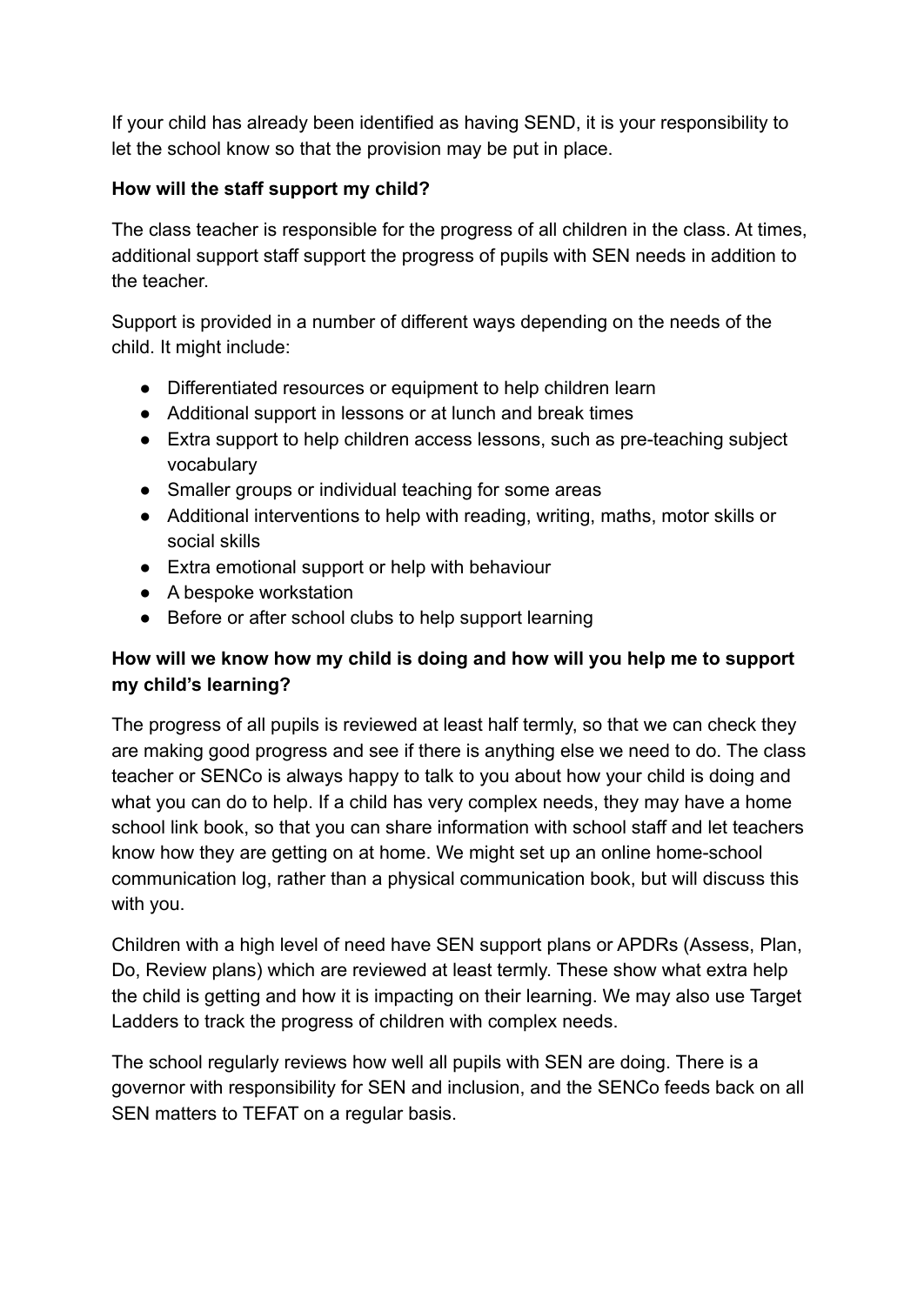### **How will the curriculum be matched to my child's needs?**

All children learn a similar curriculum, but we may adapt or modify it so that it is more suitable for your child. This might mean using different resources to make it more accessible, or working on the same areas but at a different level from peers. We always try to make the curriculum as interesting and as relevant as possible for our pupils.

# **How is the decision made about the type and how much support my child will receive?**

The SENCOs are responsible for planning provision across the school. This is done by looking at the needs of all children with SEN, and the resources we have available. Children with the highest level of need will receive the most support. Some children will need support in some areas and not in others.

A few children will need additional support which the school is unable to provide in its entirety. These children may have an Education Health Care Plan (EHCP) which is issued by the local authority where the child lives. This provides additional funding which is attached to the individual child and used to support their learning. The school has little control over the level of funding assigned - the final decision lies with the LA.

The school has to report on the progress children make towards the targets in their EHC plans. However, the LA does not prescribe how a school uses the additional funds received. It is not best practice to use 1:1 support as a matter of course. The LA does not expect 1:1 support in mainstream schools - they expect schools to make best use of any additional funding to support pupil progress.

# **How will my child be included in activities outside the classroom including school trips?**

Trips, after-school clubs and other experiences are an important part of life at JLA. We do our best to ensure that all children are fully included. We take the needs of pupils into account when planning trips and events. Where necessary, we will make reasonable adjustments so that all children can participate, such as providing extra adults or alternative means of transport. Sometimes we will give priority to after school clubs for children we think will benefit the most from a particular experience.

If your child has an identified SEN, please speak with the class teacher well in advance of any trip if you believe reasonable adjustments will need to be made to accommodate your child.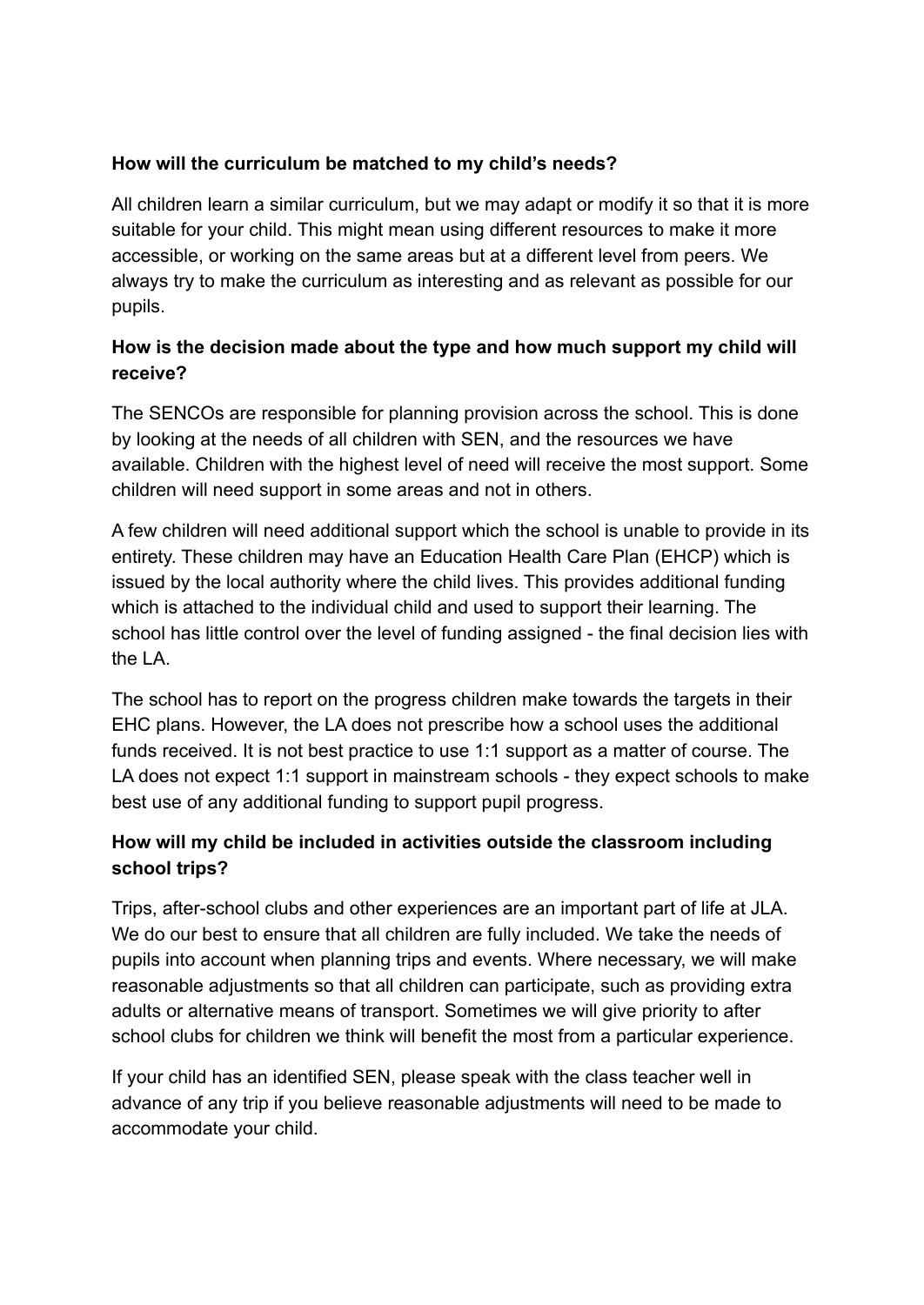### **What support will there be for my child's overall well-being?**

We believe that confident and happy children achieve best. Our staff know the children well and are quick to act if they see that something is wrong. All teachers receive training in Mental Health Awareness and our values based curriculum help to underpin positive attitudes. We teach our children to ask for help if they are unhappy or worried, and to look out for each other. Pupil feedback is noted during Circle Times, Pow-wows and during Personal, Social Health and Citizenship Education (PSHCE) sessions. We also gather pupil feedback regarding the curriculum and other aspects of school life. Children with EHC plans also contribute to their annual reviews where possible.

We have many different activities at lunchtime so that children have a choice about where and what they play. We have additional staff in the playground in addition to the lunchtime supervisors.

We have very high expectations of children and the way they behave. Where children are experiencing difficulties with behaviour, there is a clear plan for support. We will always try to find out why children are behaving inappropriately, and give them help to improve. We will also talk to families about how they can help.

The welfare team (led by Mrs Marsh) co-ordinates the care for children with serious medical needs or allergies. Children with significant health needs, such as severe allergies, diabetes or acute asthma, will have a care plan agreed with medical professionals and parents / carers. It is the responsibility of parents to ensure that appropriate medication and / or medical equipment is in school.

# **What specialist services and expertise are available at or accessed by the school?**

The school has access to a wide range of expertise. The SENDCo, Vice Principal and Reception lead teacher all have the national Senco qualification. Several staff members are members of the British Psychology Society. We have several members of staff who hold specific high-level qualifications for language and literacy support.

Many of our teachers have a wide range of leadership experience and have led initiatives both locally and nationally.

We are a **[SCERTS](http://scerts.com/)** school - SCERTS focuses on building competence in Social Communication and Emotional Regulation through the use of relevant and specific Transactional Supports. As a Scerts school we aim to deliver a broad and balanced curriculum, enabling learners to achieve outcomes by ensuring they are emotionally and actively engaged in their learning.

We have access to a wide range of external agencies locally, including: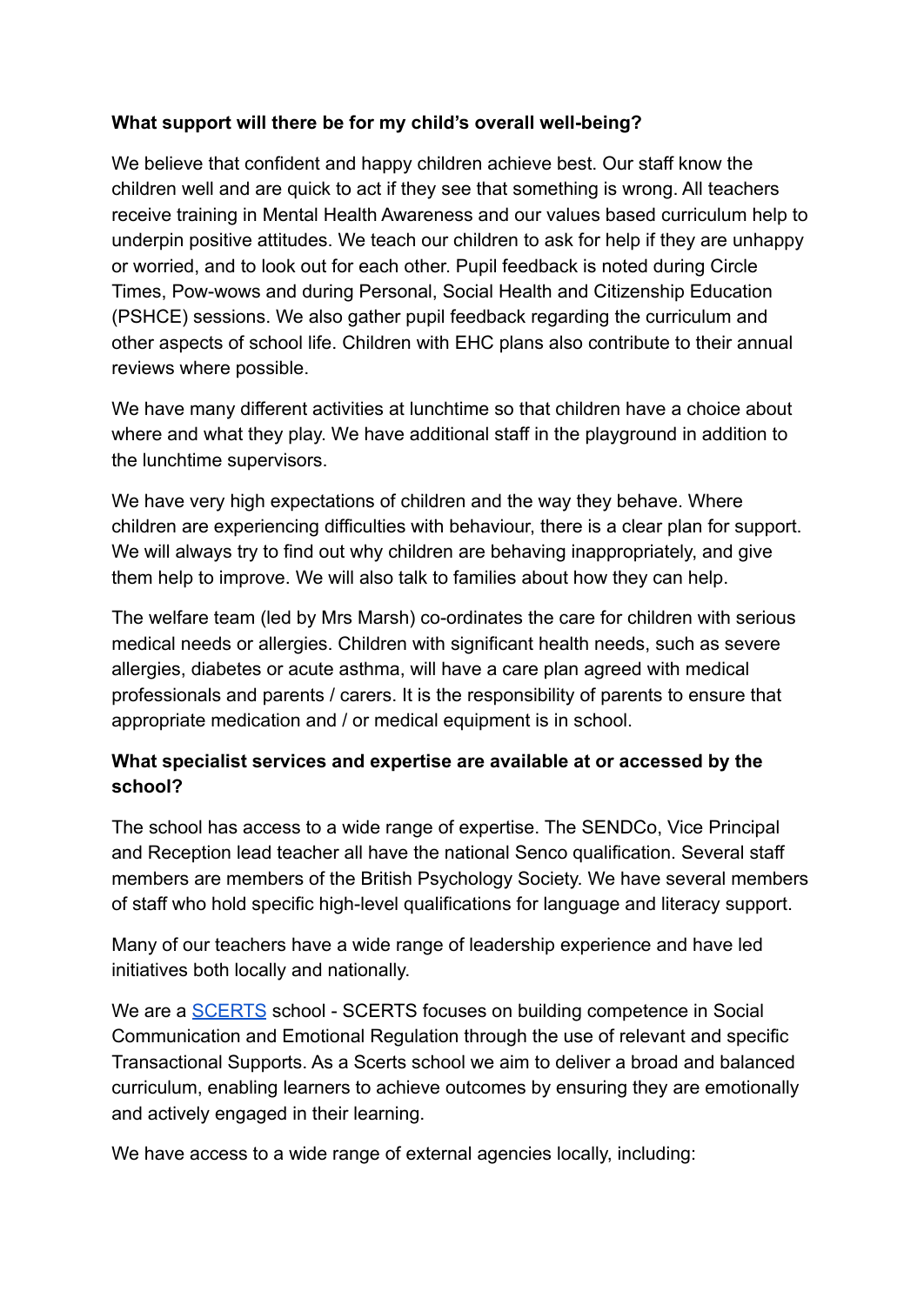**Health** – School nurse, Child Development Centre, Audiology, Speech and Language Therapy, Occupational Therapy, Physiotherapy, CAMHS (Child and Adolescent Mental Health Service).

**Education** – Private Educational Psychologist, Inclusion Team, now known as SAS - SEND advisory service (advisory teachers for SEN), TEFAT regional SEND lead.

**Social Care** – Children and Families, Family Support Workers, CAF team, SEND Keyworking.

**Social and emotional well-being** - We also buy in additional support from Play Therapists and Emotion Coaches and a Counsellor. These are predominantly to support and deal with in-school issues that are preventing a child from making academic progress.

Waiting lists for these additional services are managed by the school. Parents can ask for a child to be referred but it is at the school's discretion. These are funded from the school budget and often parents will need to access Counselling and Mental Health Services (CAMHs) and counselling services via their own GP.

#### **What SEN training have the staff had?**

We have a rolling programme of staff training on how best to support the most frequent special educational needs. In the past three years our staff have had training on:

- Supporting children with autism spectrum conditions (ASC)
- Autism Education Trust Module Good autism practise
- EAL Working with beginner EAL learners and effective writing strategies to support EAL learners
- Adapting the classroom environment and learning opportunities to meet the needs of pupils with SEN
- Supporting children with speech and language difficulties
- Supporting children with specific learning difficulties (SpLD)
- Dyslexic support in the classroom
- Diabetic Training
- Managing allergies and Epipen training
- Lego therapy
- Attention Hillingdon
- Sign along training
- Identifying and supporting social, emotional and mental health needs in children and young people
- Keyworking, My Support plans and TAC / TAYP
- Stronger Families to support our families get the right help they need
- Family Engagement Level 1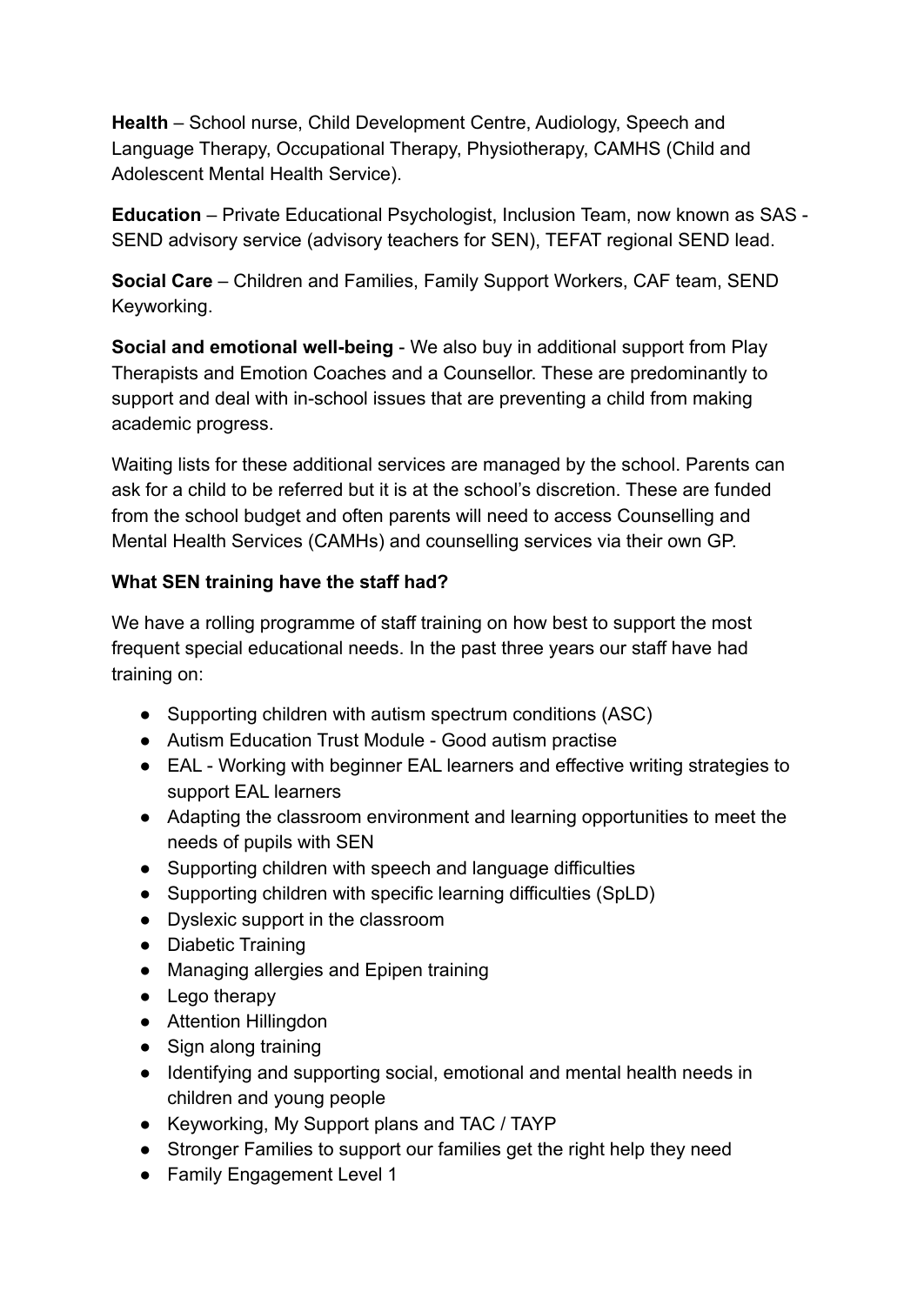- An introduction to SCERTS and Zones of Regulation
- Team Teach, training in positive behaviour management
- An introduction to ADHD, Dyspraxia and Dyslcalculia

Staff working with particular groups or individuals also attend specific training relevant to their particular role. Additional training is undertaken if any child comes to school with a need or condition we do not have previous experience of. A yearly support staff conference largely focuses on supporting children with SEND.

#### **How accessible is the school both indoors and outdoors?**

John Locke is a modern purpose built school which makes it easily accessible for people with mobility difficulties or in wheelchairs. Disabled toilet facilities are available on both floors, and there are dedicated parking spots close to the school entrance in the lower playground.There is a lift between floors. We make every reasonable effort to provide additional or different resources, equipment or arrangements for children who need them, budget permitting.

There are a range of rooms available for learning. All our classes have breakout areas so that children can work in smaller groups or in a quieter, less distracting environment. Individual workstations can be set up for children who need them.

We also have access to specialist advisory teachers who can help us support children with specific needs, such as autism, physical needs or visual or hearing impairments. These are organised via Hillingdon LA.

#### **How are parents involved in the school? How can I get involved?**

Please call or email the school to make an appointment to speak to the class teacher or SENCo. Appointments can be made with the class teacher, phase leader or a member of the senior leadership team if you have anything you wish to discuss. Parent teacher meetings are held termly.

We invite parents to share in planned learning activities and like reading or phonics and parents are welcomed to work as volunteers in the school. Parents are also represented on our governing body. If you would like to get involved, just talk to a member of staff.

We have a complaints policy in place if you have any concerns you wish to discuss. In the first instance, you should talk to the class teacher or SENCo. We can resolve issues via conversation and mutual understanding.

# **How will the school prepare and support my child to join the school, or transfer to a new setting?**